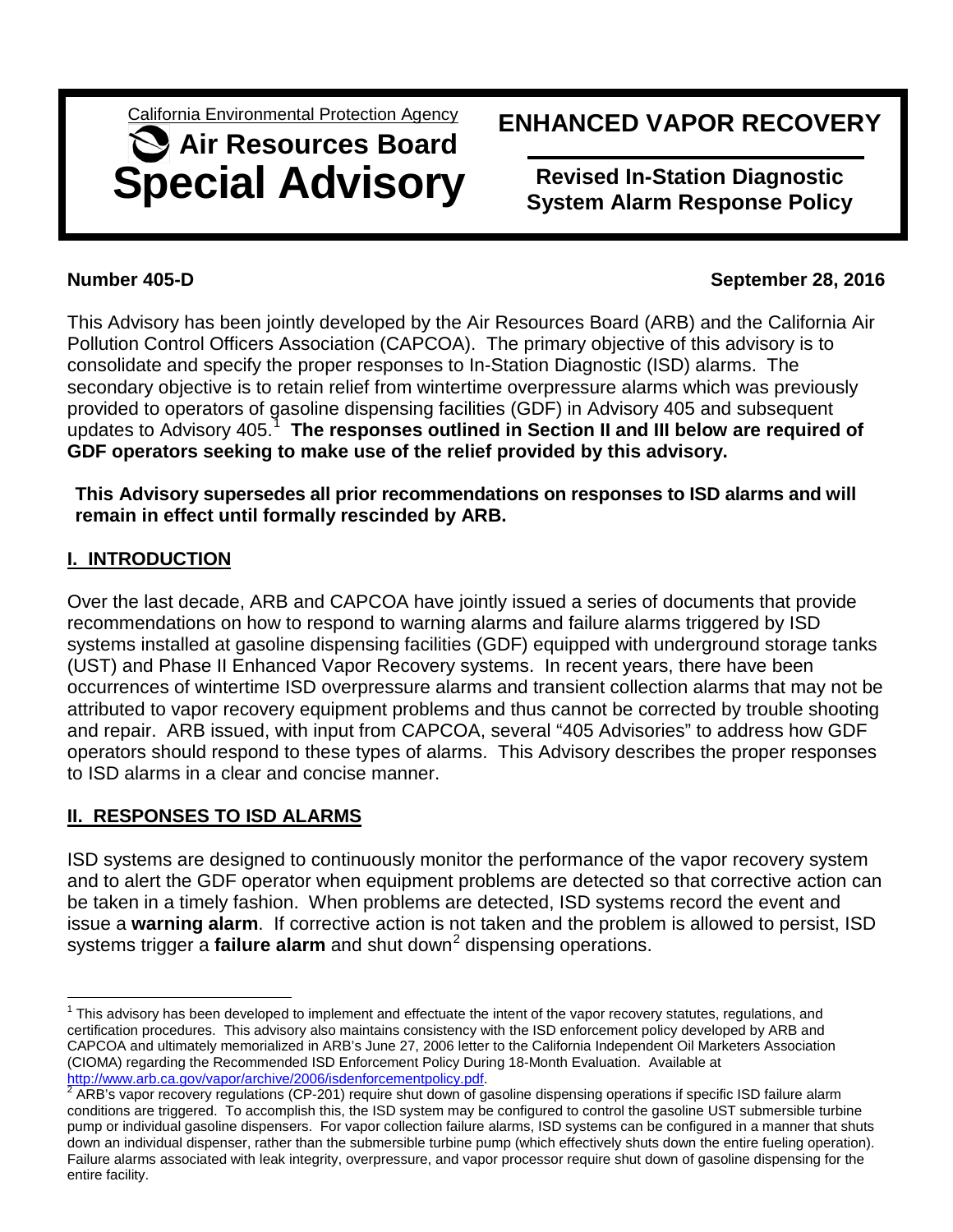Advisory 405-D Page 2

The following steps are to be followed when responding to an ISD warning alarm unless stated otherwise in Section III of this advisory or specifically required by local air district permit conditions:

- a. The facility attendant shall notify (e.g., direct contact, voicemail, text, e-mail, fax) the responsible company official or their designee within 2 hours of the posting of the ISD warning alarm.
- b. The responsible company official may decide whether or not to request service to investigate the problem, knowing the ISD system will shut down fueling operations if the problem persists. Only persons identified as authorized by the applicable ARB Executive Orders or air district permit shall be allowed to make vapor recovery or ISD system repairs.
- c. If the ISD **warning alarm** has self-cleared (transient alarm), the official or designee need not request for service or may cancel a service call.
- d. If service is requested in response to an alarm, the ISD **warning alarm** cannot be cleared unless one of the steps described in step f, g or h below has been completed. Warning alarms will be self-cleared by the ISD during the next ISD assessment if the condition causing the alarm no longer exists.
- e. All information relating to the alarm event and reporting shall be promptly recorded on an air district-approved form, maintained at the GDF, and made available to the Executive Officer/Air Pollution Control Officer or their designee upon request.

When a warning alarm condition persists, the ISD system activates a **failure alarm** and gasoline dispensing is terminated. When an ISD warning or failure alarm occurs, the ISD system must NOT be reset to allow vehicle fueling to resume unless one of the following steps are completed:

- f. All required repairs and applicable tests and procedures have been successfully completed according to conditions imposed on the permit issued by the local air district. Information associated with the repairs including required tests or procedures must be recorded on an air district-approved form that must be maintained at the GDF and made available to the Executive Officer/Air Pollution Control Officer or their designee upon request; or
- g. The fueling point(s) associated with the problem that activated the failure alarm is/are isolated, removed from service and not operated until the required repairs and applicable tests and procedures have been successfully completed according to conditions imposed on the permit issued by the local air district. Information associated with the repairs including required tests or procedures must be recorded on an air district-approved form that must be maintained at the GDF and made available to the Executive Officer/Air Pollution Control Officer or their designee upon request; or
- h. A Conditional Order of Abatement or other administrative relief is obtained from the air district allowing gasoline dispensing to resume before the required repairs are completed.

#### **III. EXCEPTION TO RESPONSES TO ISD ALARMS DUE TO WINTER OVERPRESSURE CONDITIONS**

From November 1 to March 31 (winter fuel season), **overpressure warning or overpressure failure** alarms listed in the attached Table 1 may be cleared without any repair or tests so long as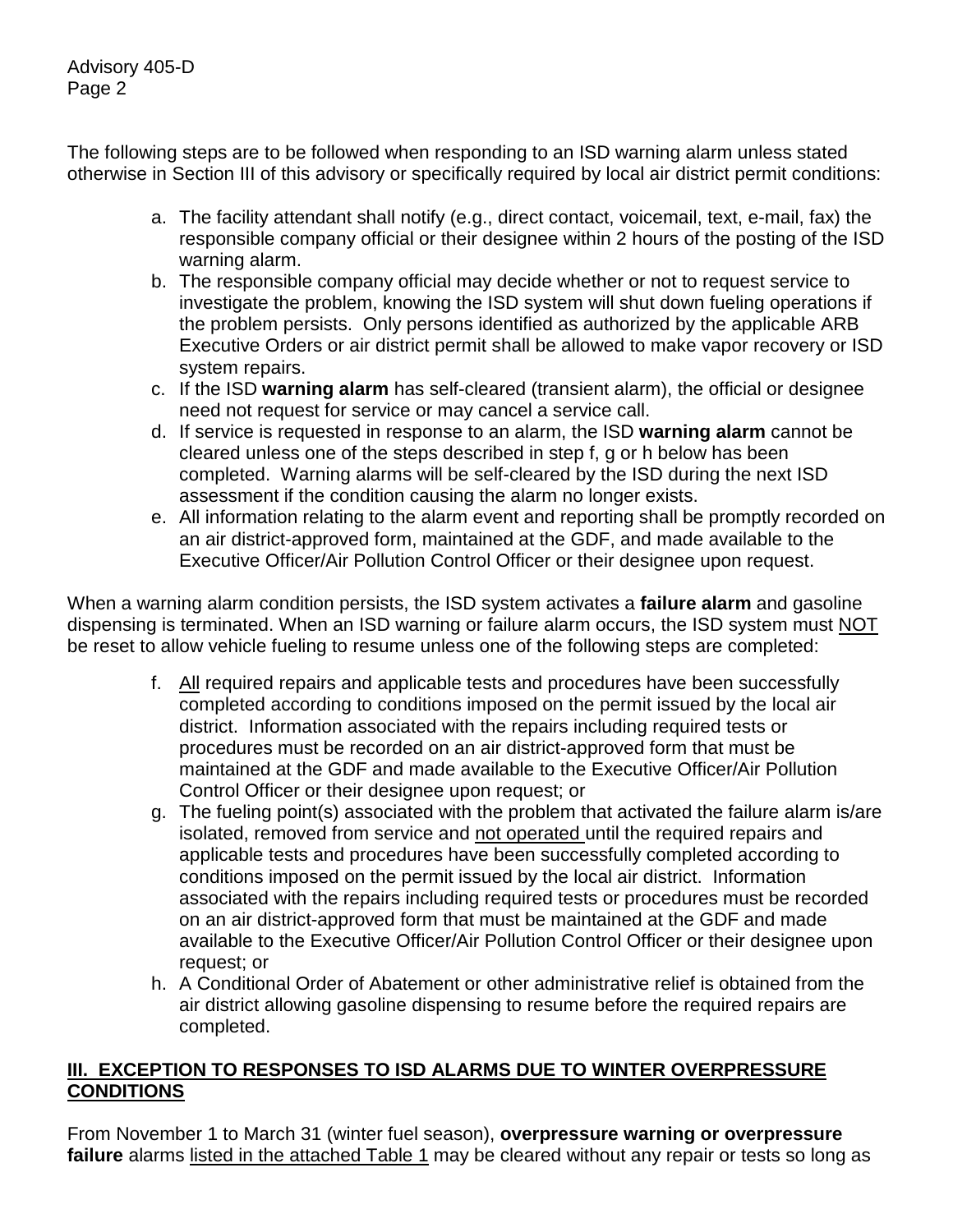Advisory 405-D Page 3

doing so accords with local district policy. Clearing alarms not listed in Table 1 without required testing and/or repair is a violation of permit conditions and is subject to enforcement action.

#### **IV. CONTACT INFORMATION**

If you have questions regarding this advisory, please contact your local air district (list of air district contacts is available at: <https://ww2.arb.ca.gov/air-pollution-control-districts>) or ARB vapor recovery program staff at (916) 327-0900. Additional information is available at ARB's vapor recovery program webpage at: <https://ww2.arb.ca.gov/our-work/programs/vapor-recovery>.